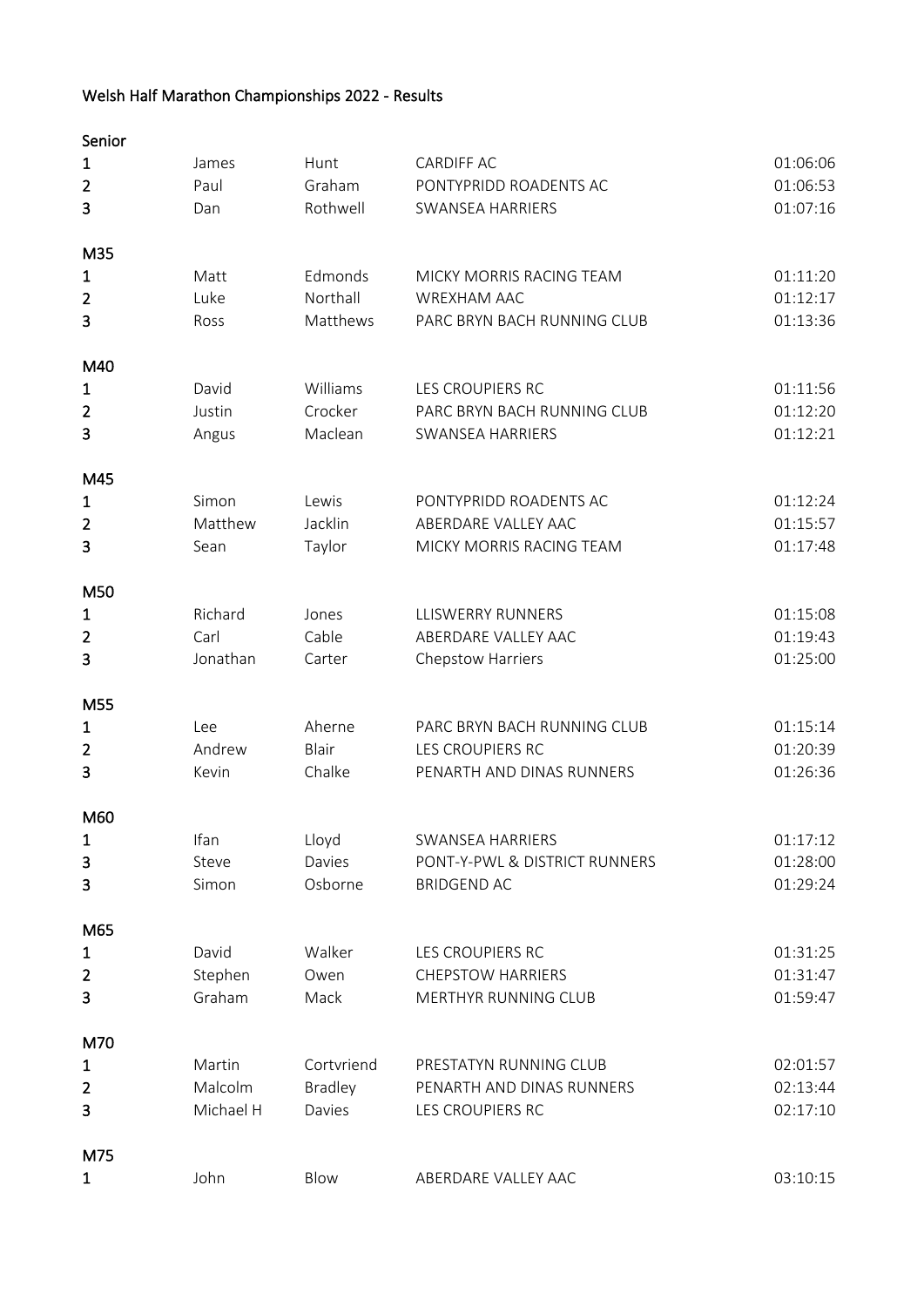## Women

| Senior         |             |             |                                      |          |
|----------------|-------------|-------------|--------------------------------------|----------|
| $\mathbf{1}$   | Natasha     | Cockram     | MICKY MORRIS RACING TEAM             | 01:10:47 |
| $\overline{2}$ | Bronwen     | Owen        | <b>LEEDS CITY</b>                    | 01:14:04 |
| 3              | Olivia      | Tsim        | PONTYPRIDD ROADENTS AC               | 01:16:47 |
|                |             |             |                                      |          |
| W35            |             |             |                                      |          |
| $\mathbf{1}$   | Donna       | Morris      | <b>BUILTH &amp; DISTRICT RUNNERS</b> | 01:20:01 |
| $\overline{2}$ | Louise      | Flynn       | LES CROUPIERS RC                     | 01:24:44 |
| 3              | Nerys       | Jones       | <b>TROTS</b>                         | 01:25:20 |
| W40            |             |             |                                      |          |
| $\mathbf{1}$   | Helen       | Sharpe      | <b>CARDIFF AC</b>                    | 01:26:20 |
| $\overline{2}$ | Elizabeth   | Tremlett    | CARMARTHEN & DISTRICT HARRIERS       | 01:30:54 |
| 3              | Janneke     | Van Beijnum | <b>LES CROUPIERS RC</b>              | 01:33:50 |
|                |             |             |                                      |          |
| W45            |             |             |                                      |          |
| 1              | Helen-Marie | Davies      | <b>SWANSEA HARRIERS</b>              | 01:31:33 |
| $\overline{2}$ | Catherine   | Stephens    | <b>BRIDGEND AC</b>                   | 01:44:47 |
| 3              | Leonie      | Roberts     | FAIRWATER RUNNERS CWMBRAN            | 01:58:18 |
| <b>W50</b>     |             |             |                                      |          |
| 1              | Sandra      | Chipper     | <b>LLISWERRY RUNNERS</b>             | 01:24:43 |
| $\overline{2}$ | Nicola      | Jukes       | PARC BRYN BACH RUNNING CLUB          | 01:29:50 |
| 3              | Tracy       | Jenkins     | PORTHCAWL RUNNERS                    | 01:55:05 |
|                |             |             |                                      |          |
| <b>W55</b>     |             |             |                                      |          |
| $\mathbf{1}$   | Niki        | Morgan      | <b>CHEPSTOW HARRIERS</b>             | 01:27:56 |
| $\overline{2}$ | Susan       | Watson      | LES CROUPIERS RC                     | 01:57:43 |
| 3              | Hayley      | Morgan      | PONTYCLUN ROAD RUNNERS               | 01:57:51 |
| W60            |             |             |                                      |          |
| $\mathbf{1}$   | Romana      | Maine       | PORTHCAWL RUNNERS                    | 02:16:52 |
| $\overline{2}$ | Georgina    | Seed        | PARC BRYN BACH RUNNING CLUB          | 02:23:04 |
| 3              | Julia       | Evans       | PEGASUS RUNNING CLUB                 | 02:23:44 |
|                |             |             |                                      |          |
| W65            |             |             |                                      |          |
| $\mathbf{1}$   | Janice      | Harvey      | RUN4ALL NEATH                        | 02:37:52 |
| $\overline{2}$ | Cath        | Mcgrath     | PAUL POPHAM RUNNING CLUB             | 02:39:08 |
| 3              | Dawn        | Kenwright   | SARN HELEN                           | 03:02:58 |
| W70            |             |             |                                      |          |
| $\mathbf{1}$   | Erika Lina  | Fitzgibbon  | WOMEN RUNNING PENARTH                | 02:58:49 |
| $\overline{2}$ | Helen       | Lloyd Jones | PEGASUS RUNNING CLUB                 | 04:05:00 |
| 3              | Ann         | Thomas      | PORT TALBOT HARRIERS                 | 04:11:17 |
|                |             |             |                                      |          |
| W75            |             |             |                                      |          |
| $\mathbf{1}$   | Clare       | Johnson     | LES CROUPIERS RC                     | 03:05:50 |